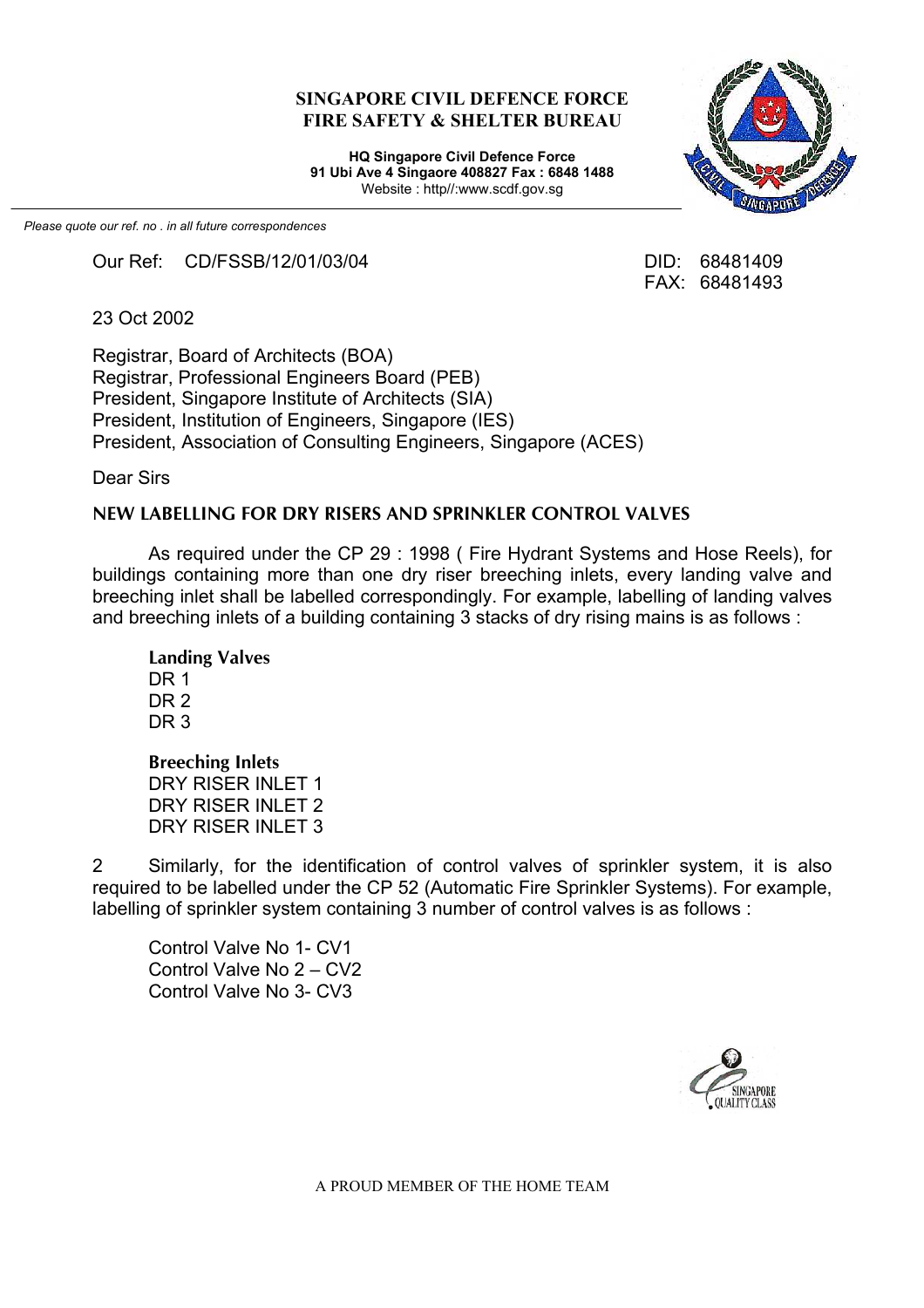3 The current labelling system for dry rising mains and sprinkler control valves does not indicate the total number of dry riser stacks and control valves provided in the building. In our continued effort to enhance the effectiveness of fire safety inspections by QPs, RIs, FSMs and FSSB inspectors, and to facilitate faster and more accurate identification of the breeching inlets by fire fighters during fire operations, we have reviewed the labelling system.

4 The new labelling system was tabled at the FSSB Standing Committee for discussion on 16 September 2002 and was accepted by the Committee. The new format of labelling system is given in the attached Annex A for your easy reference. The new requirement will be implemented with effect from 15 Nov 2002 for all new building projects. Please convey the contents of this circular to members of your Institution/ Association/Board. You may reproduce Annex A for distribution to your members. The circular is also available in CORENET-einfo: http://www.corenet.gov.sg/einfo.

5 For inquiry or clarification, please contact Mr Jee Yoke Choon at tel : 68481420; Email : jee\_yoke\_choon@scdf.gov.sg

Yours faithfully

## **(Transmitted via e-mail)**

Teo Lim Teck Secretary, FSSB Standing Committee For Commissioner Singapore Civil Defence Force

cc

CEO, BCA All members of FSSB Standing Committee President, REDAS President, IFE President, SISV CEO, HDB Group President, PSA Corp CEO, JTC CE, LTA (Attn: Mr. Mohinder Singh) CE, PSB Corp (Attn : Mr. Lau Keong Ong / Ms Tan Chiew Wan)



A PROUD MEMBER OF THE HOME TEAM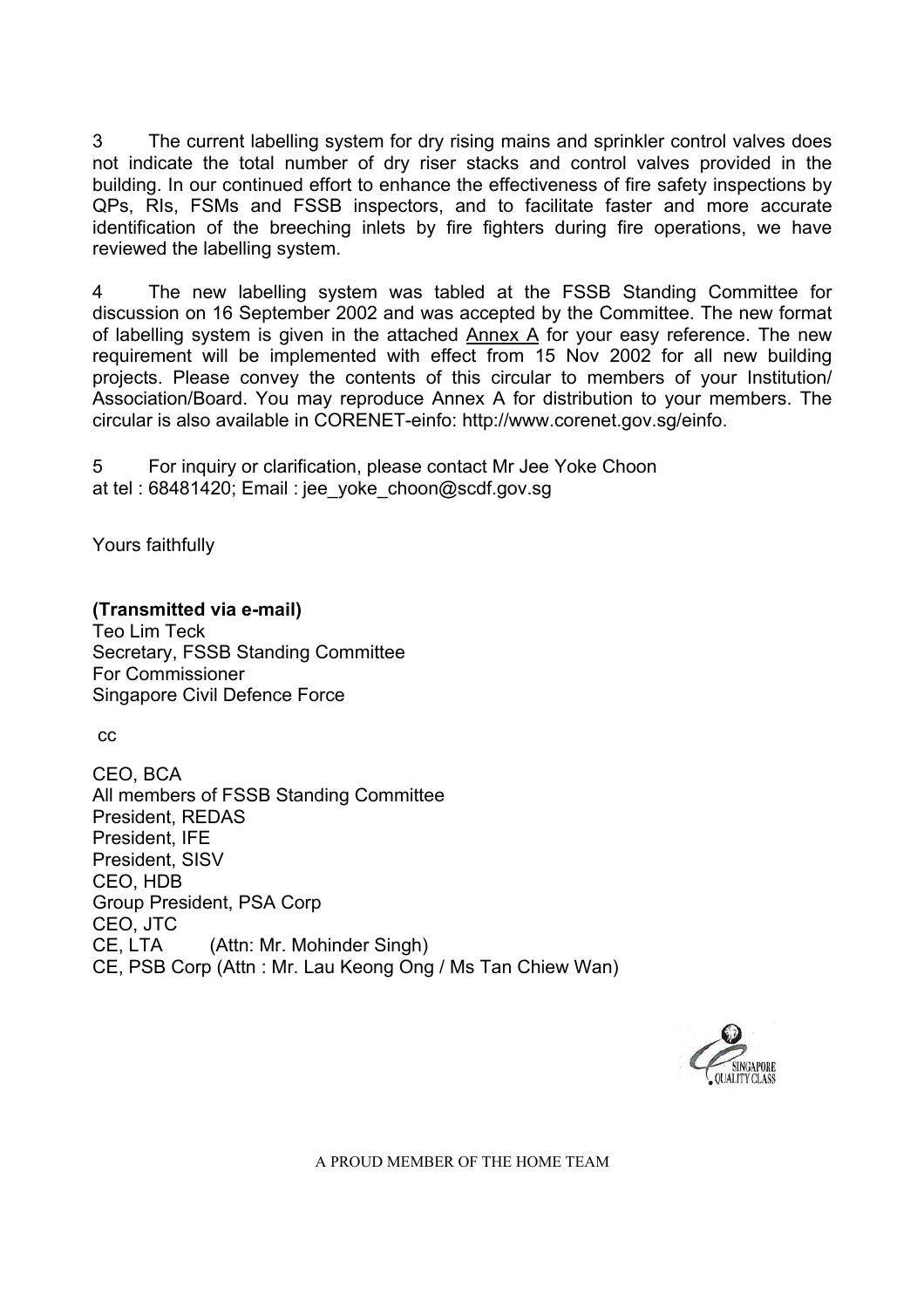### NEW LABELLING FORMAT FOR DRY RISER LANDING VAVLES AND BREECHING INLETS

|                         | <b>New Labelling Format</b> | <b>Remarks</b>                                                            |
|-------------------------|-----------------------------|---------------------------------------------------------------------------|
| <b>Landing Valves</b>   | DR 1-4                      | The first number $(1, 2, 3, 4)$<br>indicates the stack of                 |
|                         | DR 2-4                      | landing valve.                                                            |
|                         | DR 3-4                      | The last number $(4)$                                                     |
|                         | DR 4-4                      | indicates the <b>total number</b><br>of stacks of the dry riser<br>mains. |
|                         |                             |                                                                           |
| <b>Breeching Inlets</b> | DR INLET 1-4                | The first number $(1, 2, 3, 4)$                                           |
|                         | DR INLET 2-4                | indicates the breeching<br>inlet.                                         |
|                         | DR INLET 3-4                | The last number $(4)$<br>indicates the <b>total number</b>                |
|                         | DR INLET 2-4                | of breeching inlets.                                                      |

## EXAMPLE: Building Containing 4 Stacks Of Dry Riser Mains